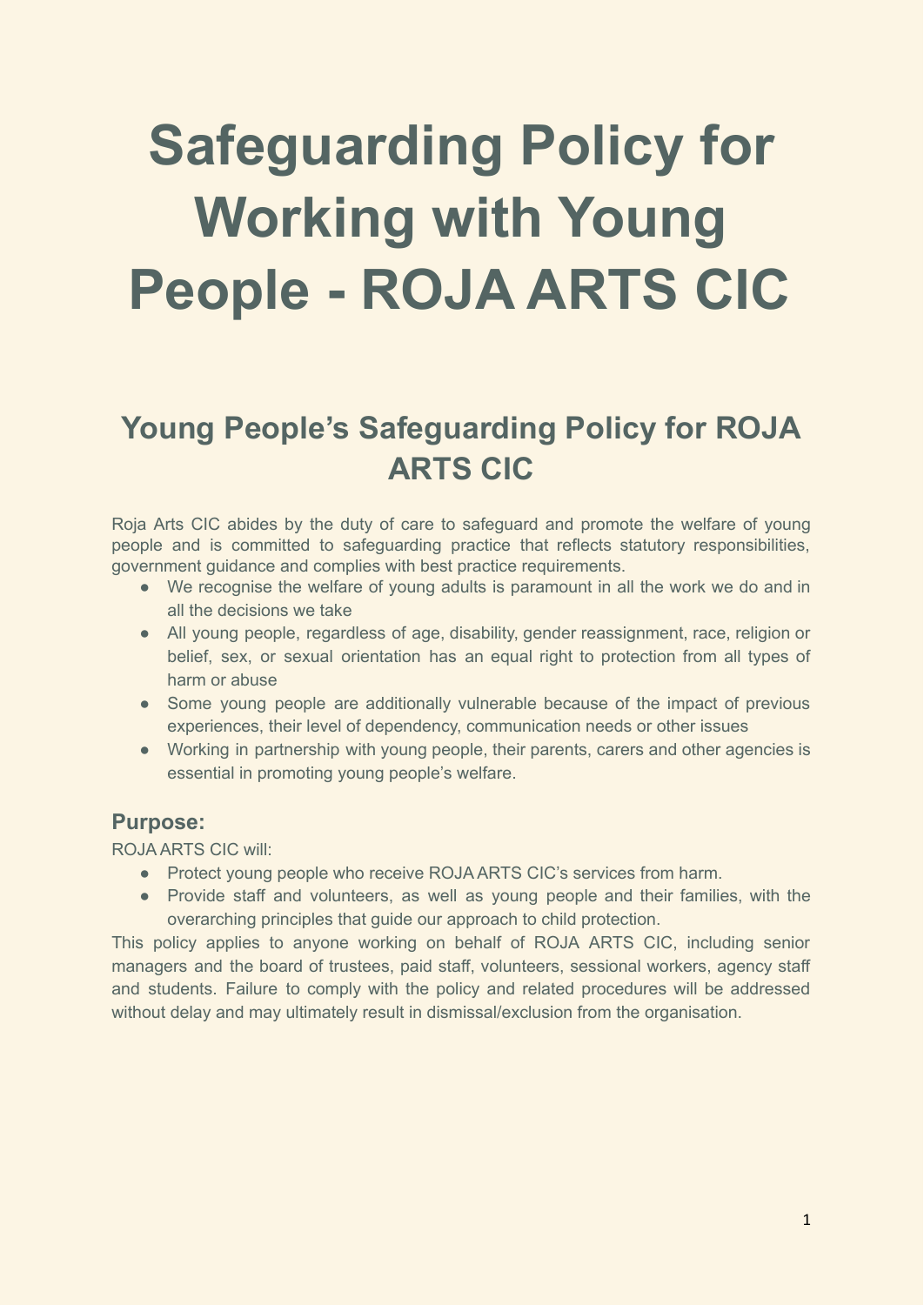# **Definitions: Types & Signs of Abuse**

#### **Adult at Risk:**

- An adult who has needs for care and support (whether or not the authority is meeting any of those needs),
- is experiencing, or is at risk of, abuse or neglect, and
- as a result of those needs is unable to protect himself or herself against the abuse or neglect or the risk of it.

**Adult Abuse:** Adults may be vulnerable to neglect and abuse or exploitation from within their family and from individuals they come across in their daily lives. There are four main categories of abuse, which are: sexual, physical, emotional abuse, and neglect. It is important to be aware of more specific types of abuse that fall within these categories, they are:

- Bullying and cyberbullying
- Domestic abuse
- Female genital mutilation
- **•** Grooming
- Historical abuse
- Online abuse

**Safeguarding young people:** Safeguarding young people is defined as:

- protecting young people from maltreatment.
- preventing impairment of young people's health or development.
- ensuring that young people are growing up in circumstances consistent with the provision of safe and effective care.
- taking action to enable all young people to have the best outcomes.

#### **Signs of Abuse include but are not limited to:**

- 1. Neglect
- Tired/listless
- Unkempt
- Poor hygiene
- Unrelated medical conditions
- Hungry
- Over eats when food is available
- Poor growth
- Poor/late attendance
- 2. Emotional
- Clingy
- Attention seeking
- Over ready to relate to others
- Low self esteem
- Apathy
- Fearful/withdrawn
- Sleep disorders
- Depression/self harm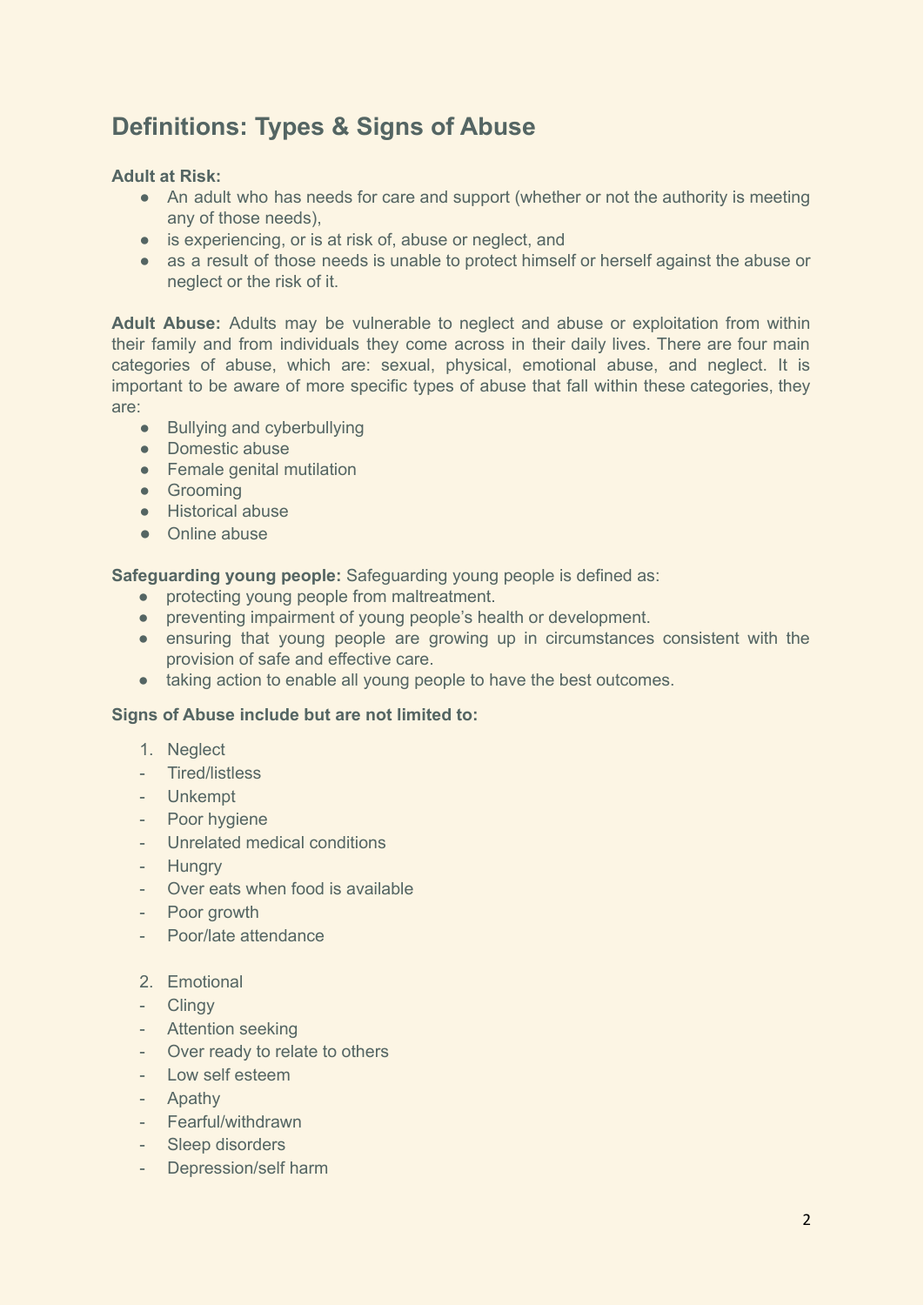- Drink/drug/solvent abuse
- 3. Physical
- Unexplained injuries
- Injuries on certain parts of the body
- Injuries in various stages of healing
- Flinching when approached
- Reluctant to change
- Crying/instability
- Afraid of home
- Behavioural extremes
- Apathy/depression
- Injuries that reflect use of an implement
- Bruises / limping / flinching
- Tearful / crying a lot
- Behaviour & character changes
- Cover up with clothing
- Not attending / withdrawal
- Hypervigilance
- 4. Sexual
- Knowledge
- Promiscuity
- Wary of other adults
- Running away from home
- Eating disorders
- Depression
- Self harm
- Unexplained gifts/money

## **Legal Framework**:

This policy has been drawn up on the basis of legislation, policy and guidance that seeks to protect young people in England.

ROJA ARTS CIC should have in place arrangements that reflect the importance of safeguarding and promoting the welfare of young people as well as vulnerable adults.

#### **The Prevent duty**

Some organisations in England, Scotland and Wales have a duty, as a specified authority under section 26 of the Counterterrorism and Security Act 2015, to identify vulnerable young people and prevent them from being drawn into terrorism. This is known as the Prevent duty. These organisations include:

- Registered young people providers
- Local authorities
- Police
- Prisons and probation services
- NHS trusts and foundations.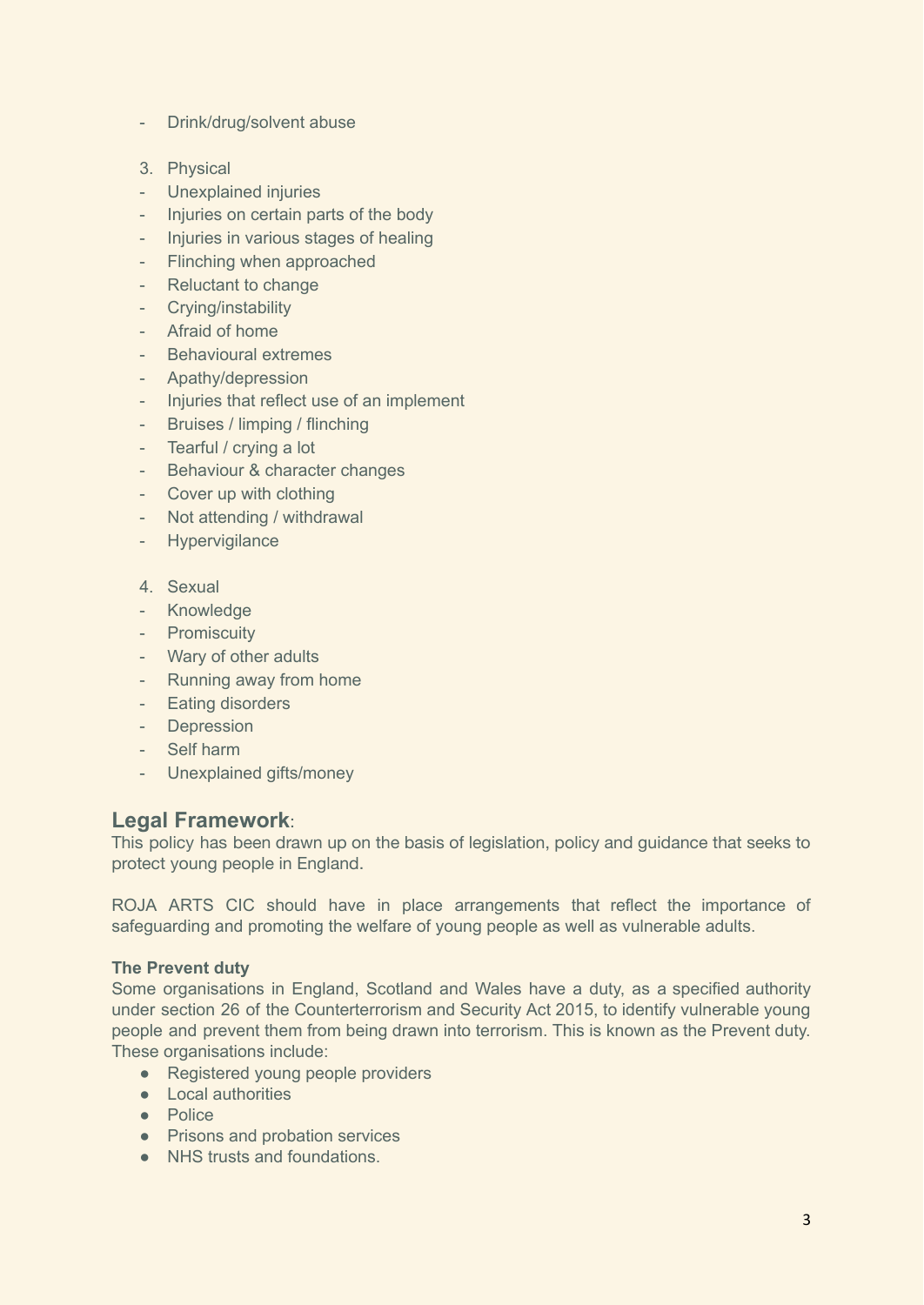• Other organisations may also have Prevent duties if they perform delegated local authority functions.

Young people can be exposed to different views and receive information from various sources. Some of these views may be considered radical or extreme.

**Radicalisation** is the process through which a person comes to support or be involved in extremist ideologies. It can result in a person becoming drawn into terrorism and is in itself a form of harm.

**Extremism** is vocal or active opposition to fundamental British values, including democracy, the rule of law, individual liberty and mutual respect and tolerance of different faiths and beliefs.

## **Confidentiality and Information Sharing:**

ROJA ARTS CIC expects all employees, volunteers and trustees to maintain confidentiality. Information will only be shared in line with the General Data Protection Regulations (GDPR) and Data Protection.

However, information should be shared with the Local Authority if a child is deemed to be at risk of harm or **contact the police if they are in immediate danger, or a crime has been committed**.

# **Recording and Record Keeping:**

A written record must be kept about any concern regarding an adult with safeguarding needs. This must include details of the person involved, the nature of the concern and the actions taken, decisions made and why they were made.

All records must be signed and dated. All records must be securely and confidentially stored in line with General Data Protection Regulations (GDPR).

Any records kept could be used in court, so it is vital they are

- accurate
- detailed
- clear
- factual
- objective

Records shall contain information on what was seen or heard that has caused concern, what was said and how ROJA ARTS CIC responded.

When dealing with a disclosure, ROJA ARTS CIC will

- Listen carefully
- Offer reassurance
- Record (verbatim)
- Be transparent about what we will do with the information
- Ask open questions (what, who, when, where, how)
- Consider the person's immediate safety
- Refer/seek advice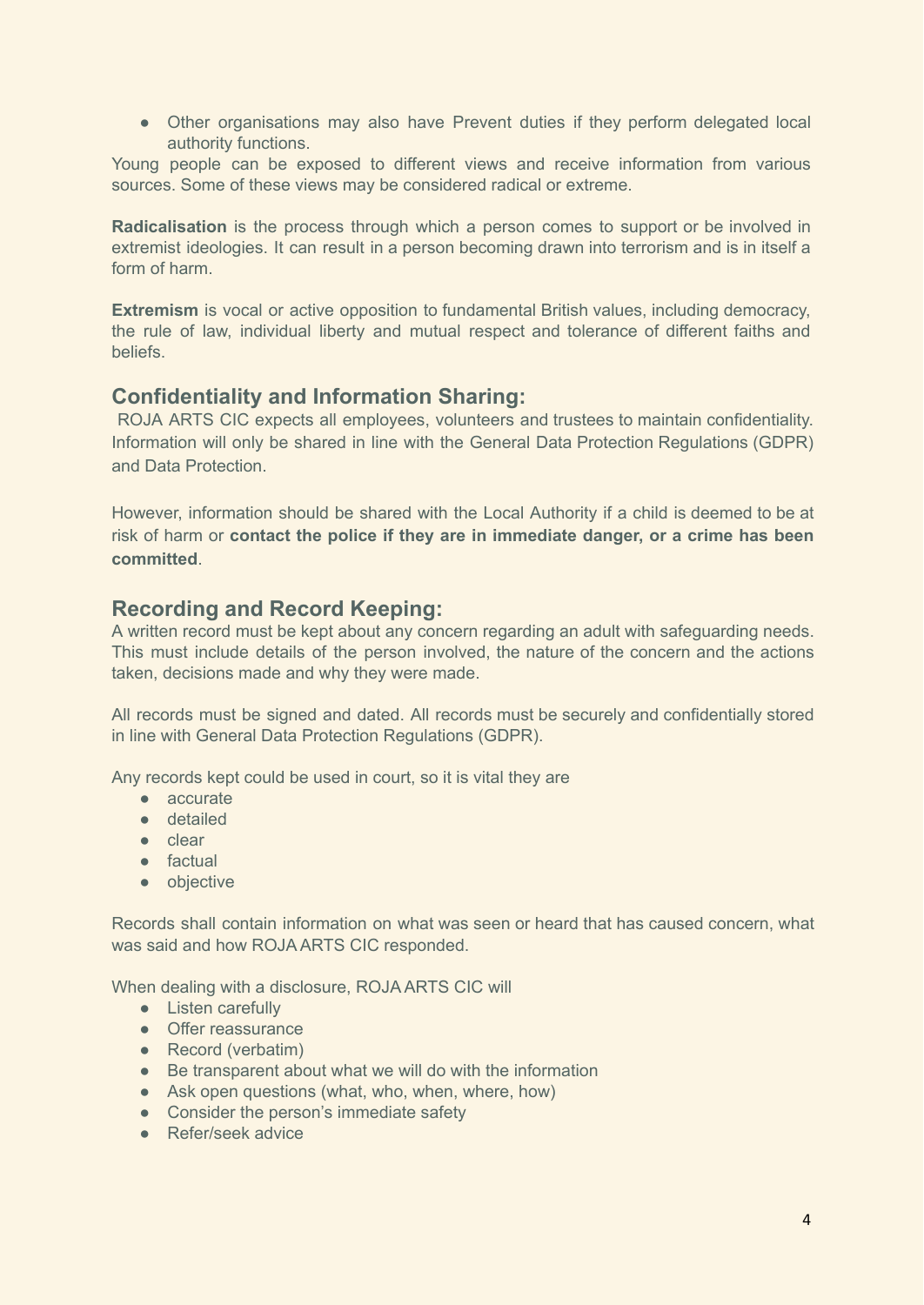# **Referral process for safeguarding concerns:**

- 1. Young Adult speaks to our designated Safeguarding lead. If it is an emergency situation and someone is in immediate harm call 999 for the emergency services.
- 2. ROJA ARTS CIC makes a referral online using the secure Suffolk County Council referral portal.
- 3. If ROJA ARTS CIC needs to discuss whether or not a referral is required, they will call the Suffolk Multi Agency Safeguarding Hub (MASH) professional Consultation Line on 03456 061499 to speak with a MASH social worker.

# **Safe Recruitment & Selection:**

ROJA ARTS CIC is committed to safe employment and safe recruitment practices that reduce the risk of harm to young people from people unsuitable to work with them or have contact with them.

# **Safeguarding Training:**

All staff and volunteers of ROJA ARTS CIC who work directly with vulnerable adults are required to undertake Safeguarding training, which is refreshed every three years.

# **DBS Checks:**

All staff and volunteers of ROJA ARTS CIC who work directly with vulnerable adults are required to have the appropriate DBS checks, which are refreshed every three years.

# **Social Media:**

All employees and volunteers should be aware of ROJA ATS CIC social media policy and procedures and the code of conduct for behaviour towards the young people we support.

# **Use of Mobile Phones and other Digital Technology:**

All employees, trustees and volunteers should be aware of ROJA ARTS CIC policy and procedures regarding the use of mobile phones and any digital technology and understand that it is unlawful to photograph young people without the explicit consent of the person with parental responsibilities.

# **Whistleblowing:**

It is important that people within ROJA ARTS CIC have the confidence to come forward to speak or act if they are unhappy with anything. Whistle blowing occurs when a person raises a concern about dangerous or illegal activity, or any wrong- doing within their organisation. This includes concerns about another employee or volunteer. There is also a requirement by ROJA ARTS CIC to protect whistleblowers.